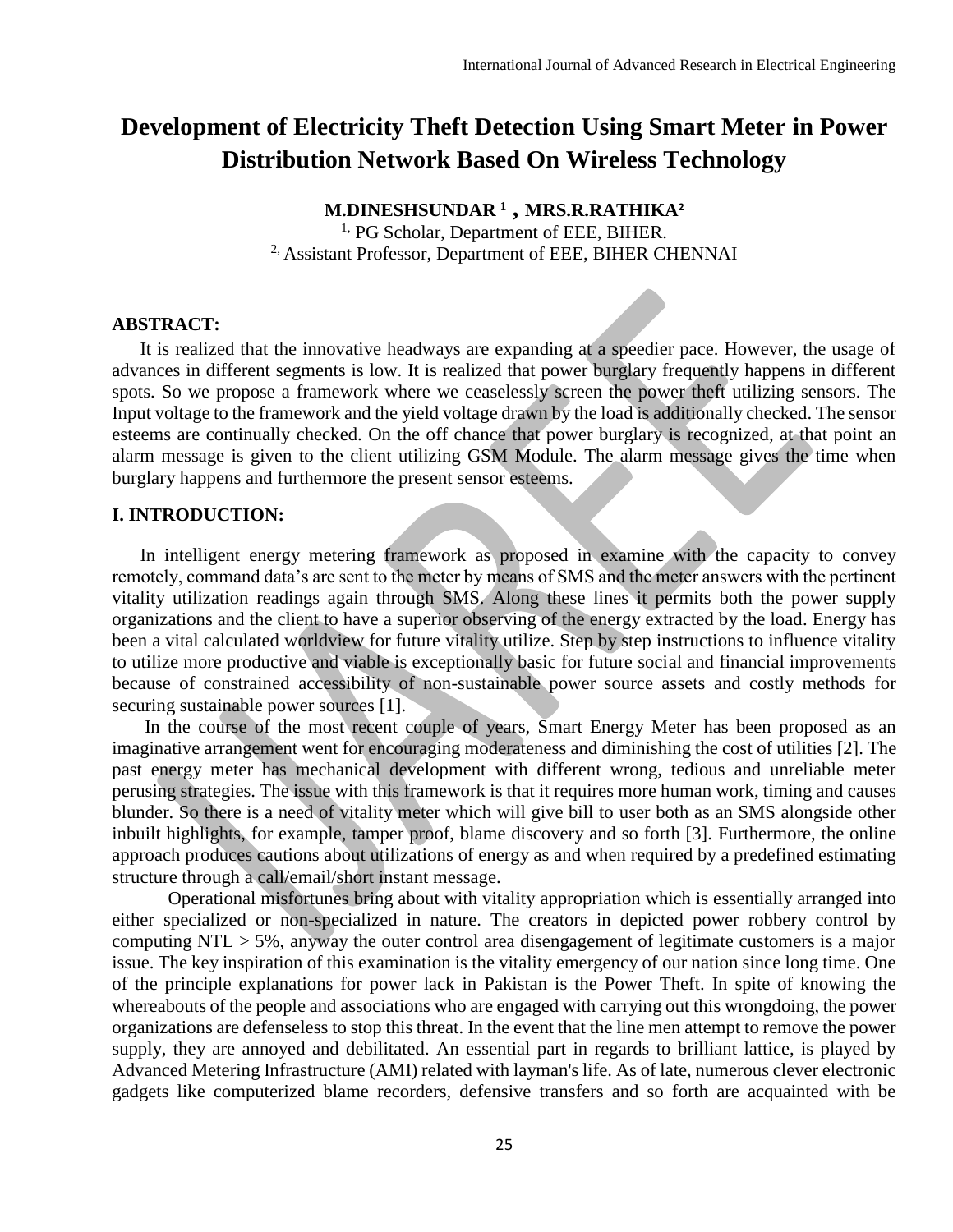connected to keen meters. These IEDs screen the status of operational exercises ceaselessly. In case of an issue, the user responds speedily and confines the effects to a base by disconnecting the framework.

#### **II. TYPES OF DIFFERENT COMMERCIALLY USED ENERGY METERS:**

#### **1. Electromechanical Energy Meter**

It is the most broadly utilized energy meter which ascertains the electrical energy or units consumed by load based on the mechanical energy of the plate or rotor.

#### **2. Digital Energy Meter**

The vast majority of the old electro-mechanical meters are being supplanted by new electronic meters which are more exact in taking the readings.

The advanced energy meter has tackled a significant number of the issues with electro-mechanical energy meters. The significant weakness of the computerized vitality meter is that it does not address the charging which is a work expending process.

#### **III. SYSTEM DESIGN AND ARCHITECTURE:**

This system displaying the information about the energy consumed in terms of units, and if any theft occurs that will be displayed in the website. Hence every user can check the information anywhere globally. Thing speak web page is used for displaying the information of the system. In this IOT based meter reading system is designed to continuously monitor in the meter reading and service provider. The system consists of voltage sensor to monitor the incoming voltage.

And also the voltage and current consumed by the loads are monitored using the Voltage sensor and the Current sensor. The sensor values are monitored and if the variation between the voltage and current sensor in the incoming and outgoing is very large, then the theft message is provided to the concerned person.



Fig.1. Block representation of System Architecture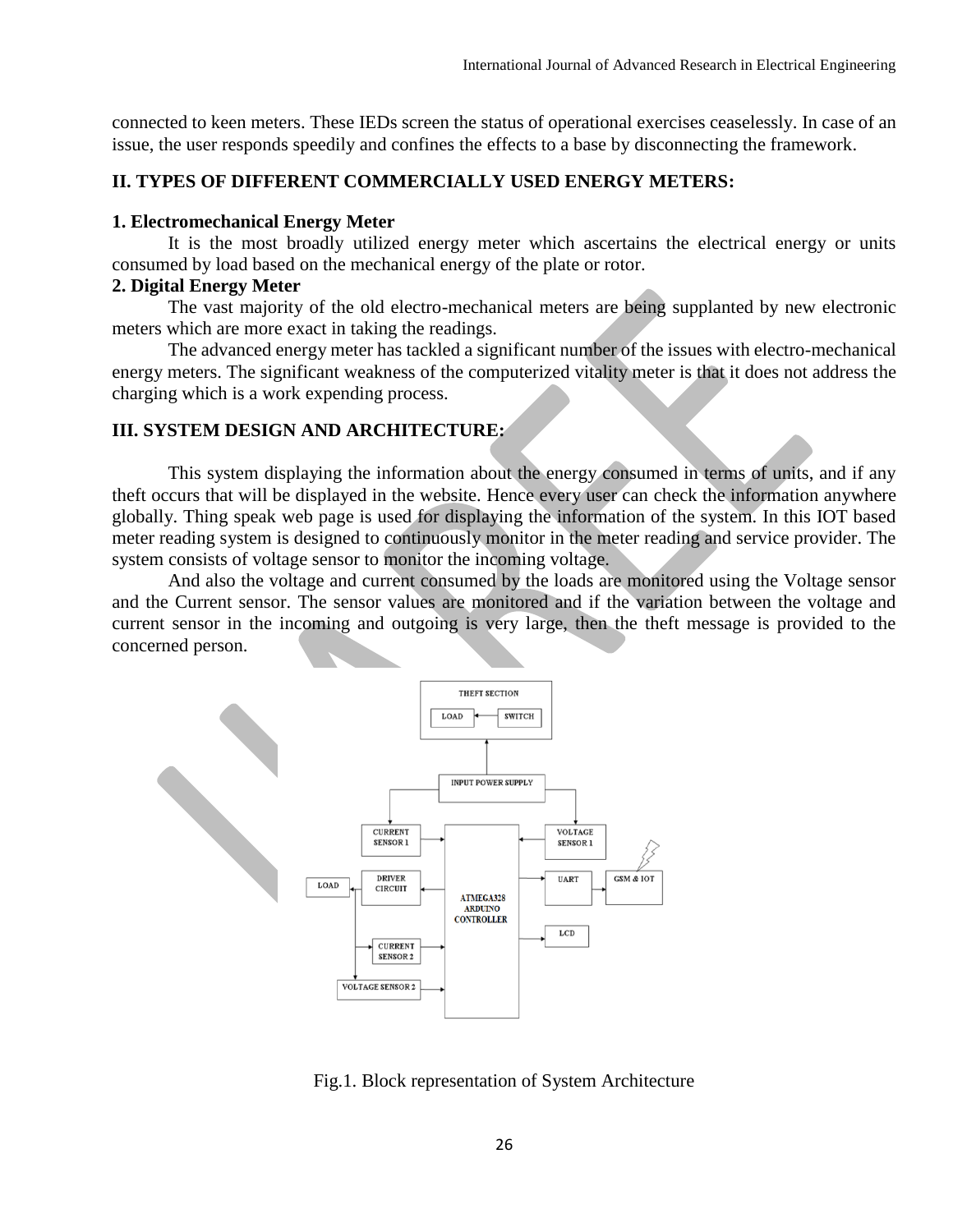The message consists of the current sensor value and the time when the theft is occurred. This indicates the theft of power in home.

## **IV. NEED FOR INTERNET OF THINGS:**

The IOT module here acts as a source of internet for the microcontroller. The IOT module here has a set of format for updating the data. The IOT consist of an ESP8266 module for establishing Wi-Fi connectivity between the Smartphone and the ESP-8266 module. Whenever a personal-hotspot is established, then the mobile data is shared to the controller. The system here continuously transmits the sensor data (Voltage Sensor and the Current Sensor) using UART protocol. Whenever the data is received by the IOT module, it pushes the sensor data to the cloud. So whenever a user wants to monitor his energy meter readings, then the user can view the data from the Webpage dedicated to the particular IOT module.

## **V. MICROCONTROLLER - PIC16F877A:**

The term PIC, or Peripheral Interface Controller, is the name given by Microchip Technologies to its single – chip microcontrollers. PIC micros have grown to become the most widely used microcontrollers in the 8- bit microcontroller segment.

The PIC16F877A CMOS FLASH-based 8-bit microcontroller is upward compatible with the PIC16C5x, PIC12Cxxx and PIC16C7x devices. It features 200 ns instruction execution, 256 bytes of EEPROM data memory, self-programming, an ICD, 2 Comparators, 8 channels of 10-bit Analog-to-Digital (A/D) converter, 2 capture/compare/PWM functions, a synchronous serial port that can be configured as either 3-wire SPI or 2-wire I2C bus, a USART, and a Parallel Slave Port.

## **Special Microcontroller Features**

- Flash Memory: 14.3 Kbytes (8192 words)
- Data SRAM: 368 bytes
- Data EEPROM: 256 bytes
- Self-reprogrammable under software control
- In-Circuit Serial Programming via two pins (5V)
- Watchdog Timer with on-chip RC oscillator
- Programmable code protection
- Power-saving Sleep mode
- In-Circuit Debug via two pins
- 10-bit, 8-channel A/D Converter
- Brown-Out Reset
- Analog Comparator module

## **Peripheral Features**

- $\bullet$  33 I/O pins; 5 I/O ports
- Timer0: 8-bit timer/counter with 8-bit prescaler
- Timer1: 16-bit timer/counter with prescaler
	- o Can be incremented during Sleep via external crystal/clock
- Timer2: 8-bit timer/counter with 8-bit period register, prescaler and postscaler
- Two Capture, Compare, PWM modules
	- o 16-bit Capture input; max resolution 12.5 ns
	- o 16-bit Compare; max resolution 200 ns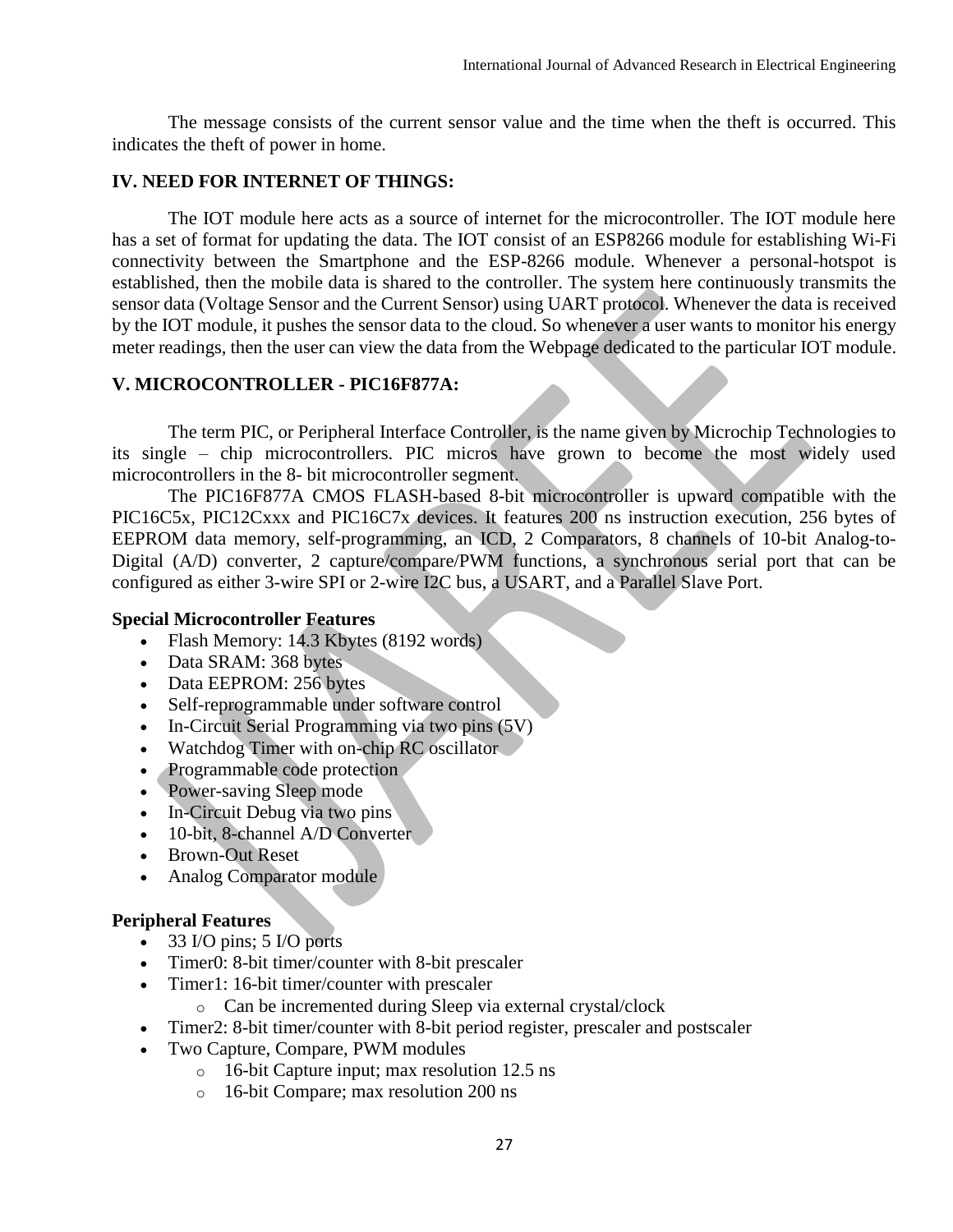- o 10-bit PWM
- Synchronous Serial Port with two modes:
	- o SPI Master
	- o I2C Master and Slave
- USART/SCI with 9-bit address detection
- Parallel Slave Port (PSP)
	- o 8 bits wide with external RD, WR and CS controls
- Brown-out detection circuitry for Brown-Out Reset

The simplest microcontroller architecture consists of a microprocessor, memory, and input/output. The microprocessor consists of a central processing unit (CPU) and the control unit (CU).The CPU is the brain of a microprocessor and is where all of the arithmetic and logical operations are performed. The control unit controls the internal operations of the microprocessor and sends control signals to other parts of the microprocessor to carry out the required instructions. Memory is an important part of a microcomputer system.

Depending upon the application we can classify memories into two groups: program memory and data memory. Program memory stores all the program code. This memory is usually a read-only memory (ROM). Other types of memories, e.g. EPROM and PEROM flash memories are used for low-volume applications and also during program development. Data memory is a read/write memory (RAM).



## Fig.2. Circuit Diagram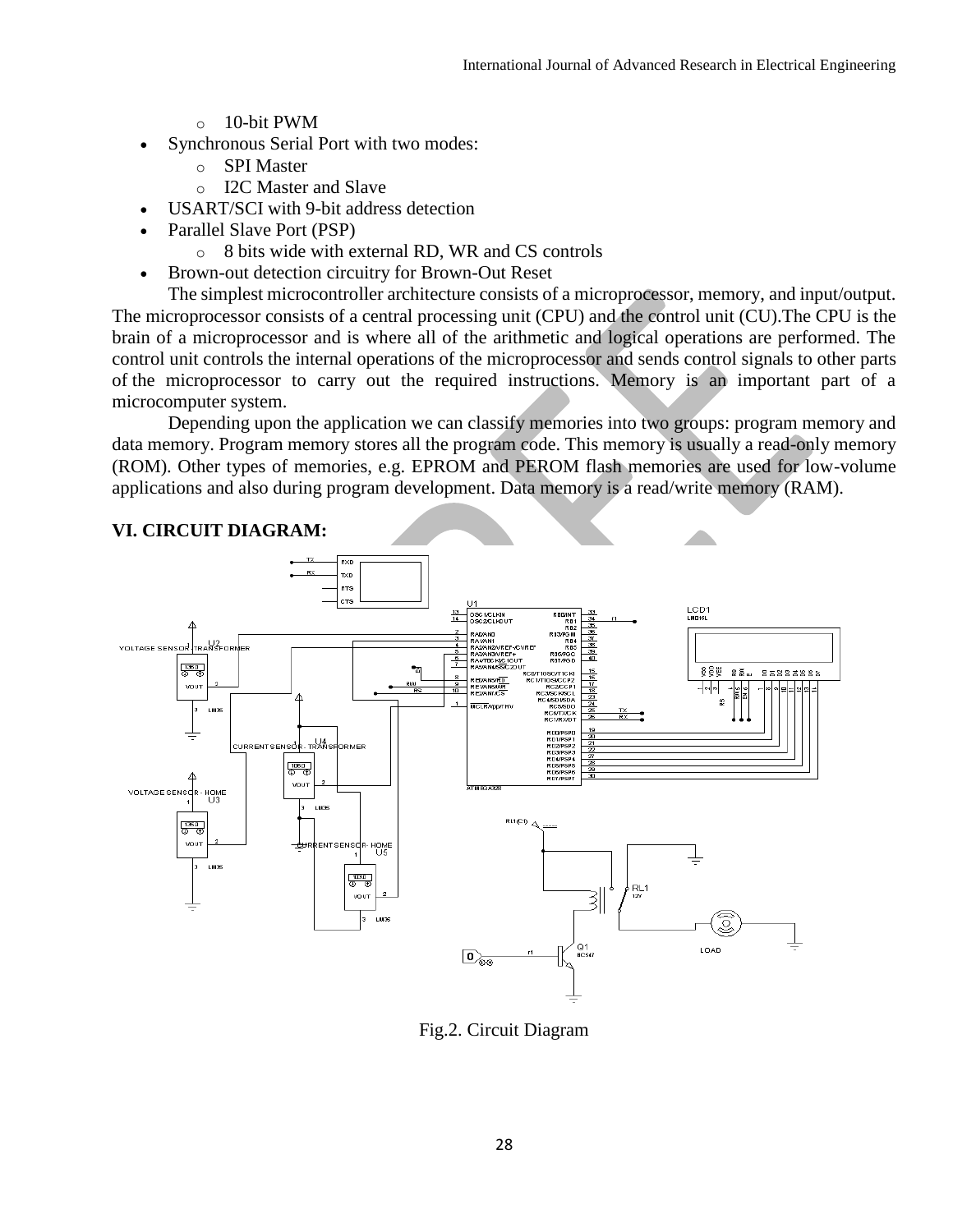## **VII. SIMULATION DIAGRAM:**



#### Fig.3. Simulation Diagram

#### **VIII. CASE STUDIES:**

Theft of electricity is the criminal practice of stealing electricity. It is a crime and is punishable by fines and/or incarnation. It belongs to the non-technical Losses.Non-specialized losses which are caused by the activities of the outer influence framework and comprise fundamentally of Electricity Thefts and as well as by non-payment of bills by the customers. As Due to the increment in the theft of electricity, India is on the run of losing billions of Rupees, in the year 2012, the World Bank assessed, that the electricity theft diminishes, India's GDP by approximately 1.5%. An investigation by NDTV India also presumed that 40% of the electricity in India is unpaid.

**Theft of Electricity deals with IE Act 2003, Amended Act 2007 U/s Section 135 of the Electricity Act.**

- **Tapping Wire:** By Causing or Making any connection with Overhead or Underground cables or service wires; or
- **Tampering Meter:-** Which can be done by Simply Installing or Using a Tampered Meter, or a Current Reversing Transformer, Loop Connection or Any other Device or Method which interferes with the Accurate or Proper Calibration, Registration, or Metering of the Electric Current or Otherwise Which results in a way where the electricity is stolen or wasted; or,
- **Damaging the Meter:-** Damaging or otherwise Destroying of an Electric Meter, Equipment, or Apparatus, causes or allows any of them to be at the stage of being damaged which can be the reason of interference with the accurate metering of the electricity; or,
- **Unauthorized Use: -** The Usage of electricity for the purpose other than for which the usage of electricity was authorized.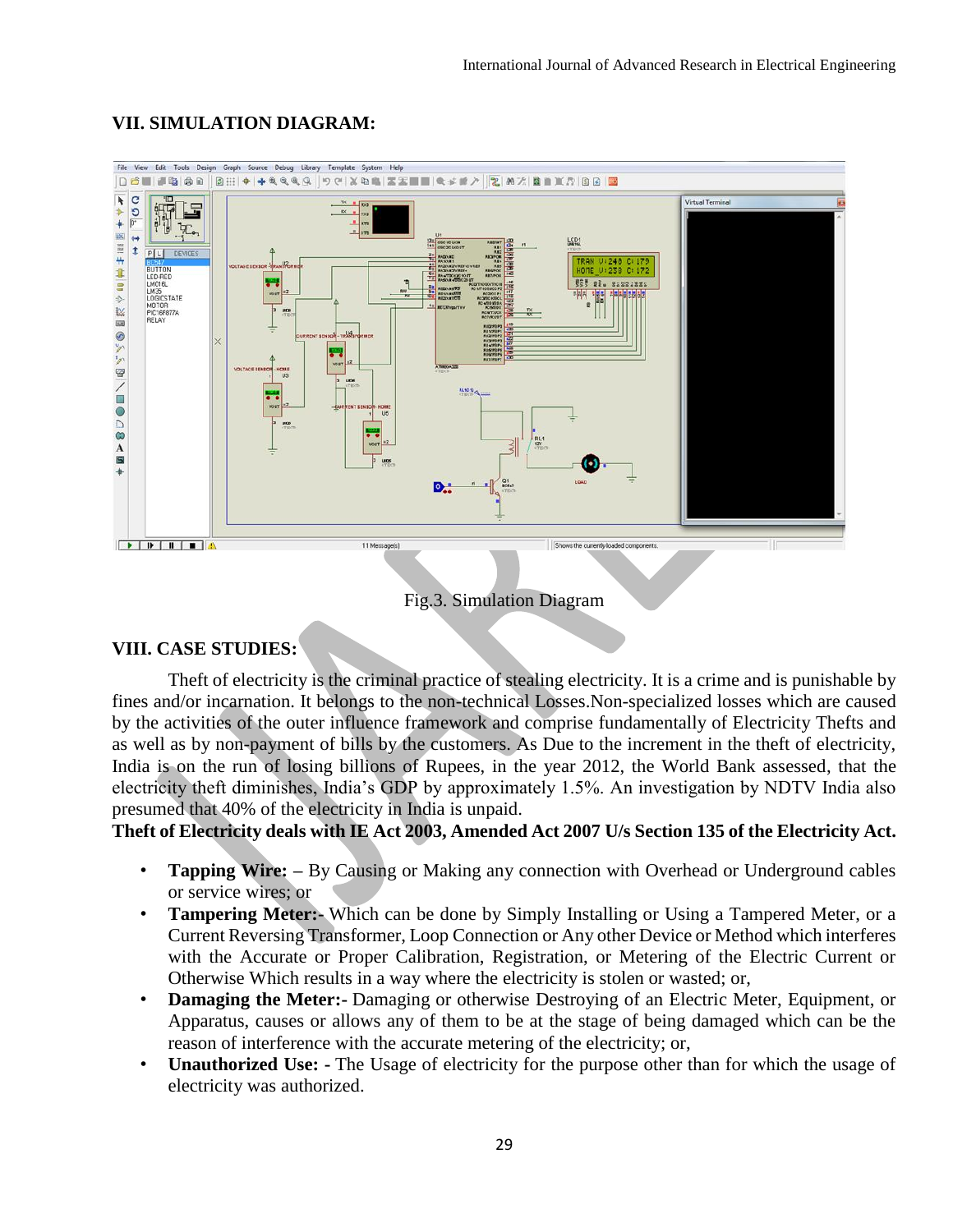TNEB reveals that electricity, worth several crores of rupees, is stolen every year. TNEB usually hits the headlines when it opens new power stations or when power outages during peak summer, attracting consumers' ire. But what not many know is that its **Enforcement wing**, which is on the job round the clock, brings to book errant consumers who indulge in power theft.In the financial year 2016- 2017, the enforcement wing detected 3,833 power thefts, leading to a provisional assessment of Rs.28.83 crore and compounding fees of Rs.3.20 crore. In the financial year 2017 – 2018, Enforcement inspection led to detection of 1.23 crore stolen units of power resulting in provisional assessment of Rs.32.76 crore and Rs.3.56 crore compounding fees. In the same period, the 4881 thefts detected, the highest was in domestic connections, followed by commercial services with the Low Tension industrial and agricultural thefts respectively. In contrast, only 2 thefts were recorded in the High Tension sector. Power theft methods include direct hook, direct tapping , bypassing meter, meter tampering, meter tilting, seal tampering, affixing bogus seals, reversing Connections, neutral cut/neutral by-pass, damaging meters and metering equipment, illegally restoring disconnected supply, un-authorized use of electricity and malfunctioning of meter reading through external applications. Chennai Enforcement Division in 2016- 2017, Inspected 43363 number of services and detected 1091 nos of thefts leading to a provisional assessment of Rs.763.62 lakhs and compounding fees of Rs.86.54 lakhs. In the financial year 2017- 2018, Inspected 45361 number of services and detected 1315 nos of thefts leading to a provisional assessment of Rs.869.16 lakhs and compounding fees of Rs.100.195 lakhs.

# **IX. EXPERIMENTAL SETUP:**



# Fig.4. Meter Tampering

An electricity meter is used to measure the amount of electricity supplied to a residential or commercial building. Meter tampering or bypassing is when you make the meter to either stop functioning, under-register or even stop registering how much electricity your house/building consumes. This is usually done by people to avoid paying for the electricity that they use. This is theft and is very dangerous because the risk of injury or even death by electrocution while doing it is high, as tampers do not apply the same safety measures that Eskom does.

Meter tampering shall be defined as tampering with or bypassing the Cooperative's meter or equipment, or other instances of electric service diversion such as physically disorienting the meter, attaching objects to the meter to divert or bypass electric service or, insertion of objects into the meter and other electrical.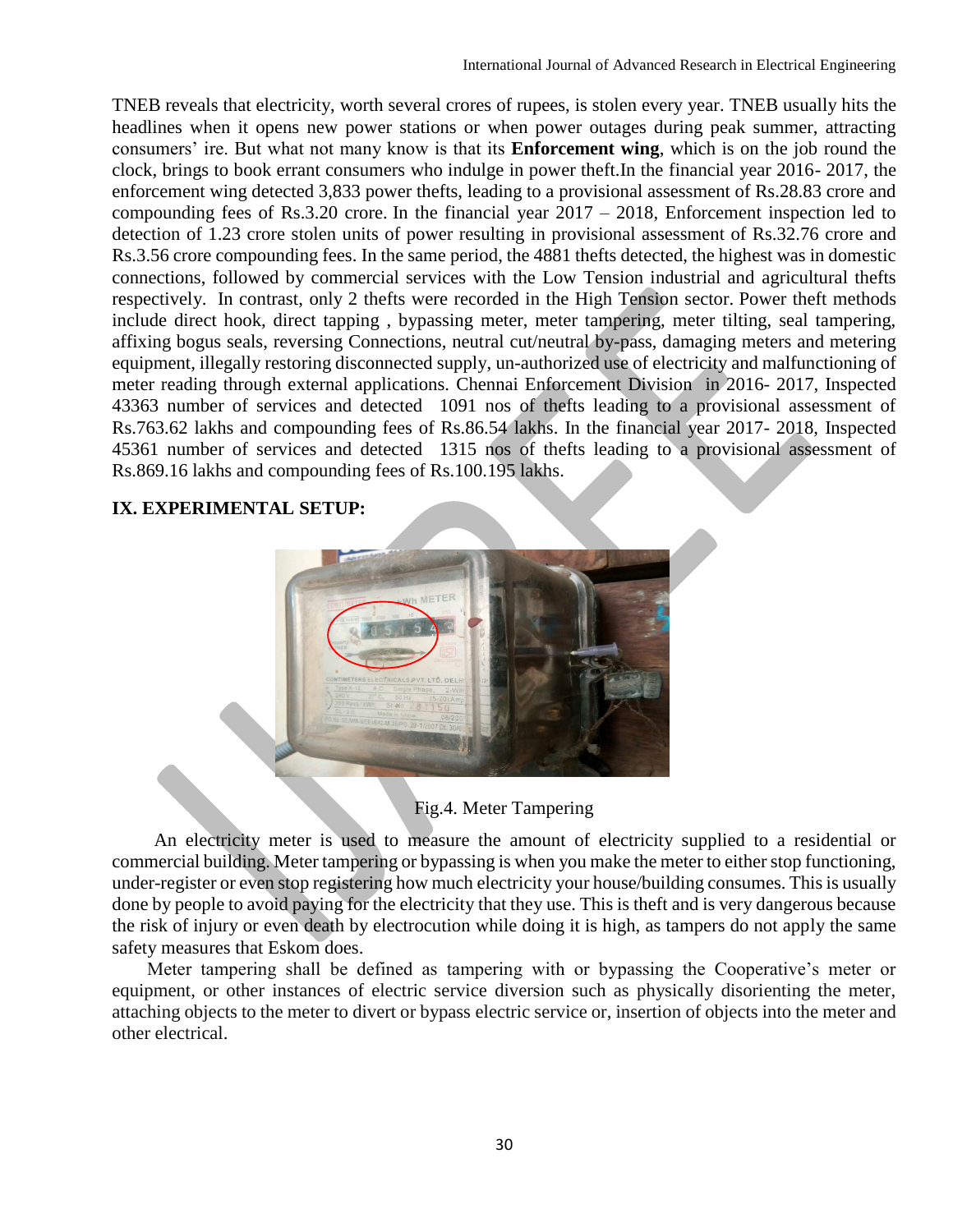

Fig.5. Meter Bypass

and mechanical means of tampering with, bypassing, or diverting electric service.

Once a meter is bypassed it immediately stops operating normally, meaning that if there is an electrical fault inside your premises it will not be picked up and the electricity supply will stay on without tripping. This is a serious safety hazard to people and animals in the building, and can result in electrocution or fire.

The tampering and bypassing of meters by electricity customers remains one of the reasons Meters gives for their failure to reduce collection losses in metered areas. Meter tampering and bypass refers to the practice of interfering with meters such that the readings are not reflective of the actual electricity consumed by the customers.



Fig.6. Direct Tapping In Single Phase Meter

Tapping is the most used method. 80% of global power theft is by direct tapping from the line. The consumer taps into a power line from a point ahead of the [energy](https://en.wikipedia.org/wiki/Energy_meter) meter. This [energy](https://en.wikipedia.org/wiki/Energy) consumption is unmeasured and procured with or without switches.

Many times it is not possible to inspect all the areas where hook line is there or not. Many people use electricity years after year's illegal way (using hook lines). Now a days there are more modern techniques to steal electricity. Many times in outskirt /sensitive areas, it is not possible to go there for hook line inspection. In this way a huge amount of electricity has been used without paying a bill. This is one of the most important reasons for running State Electricity Corporation running in loss.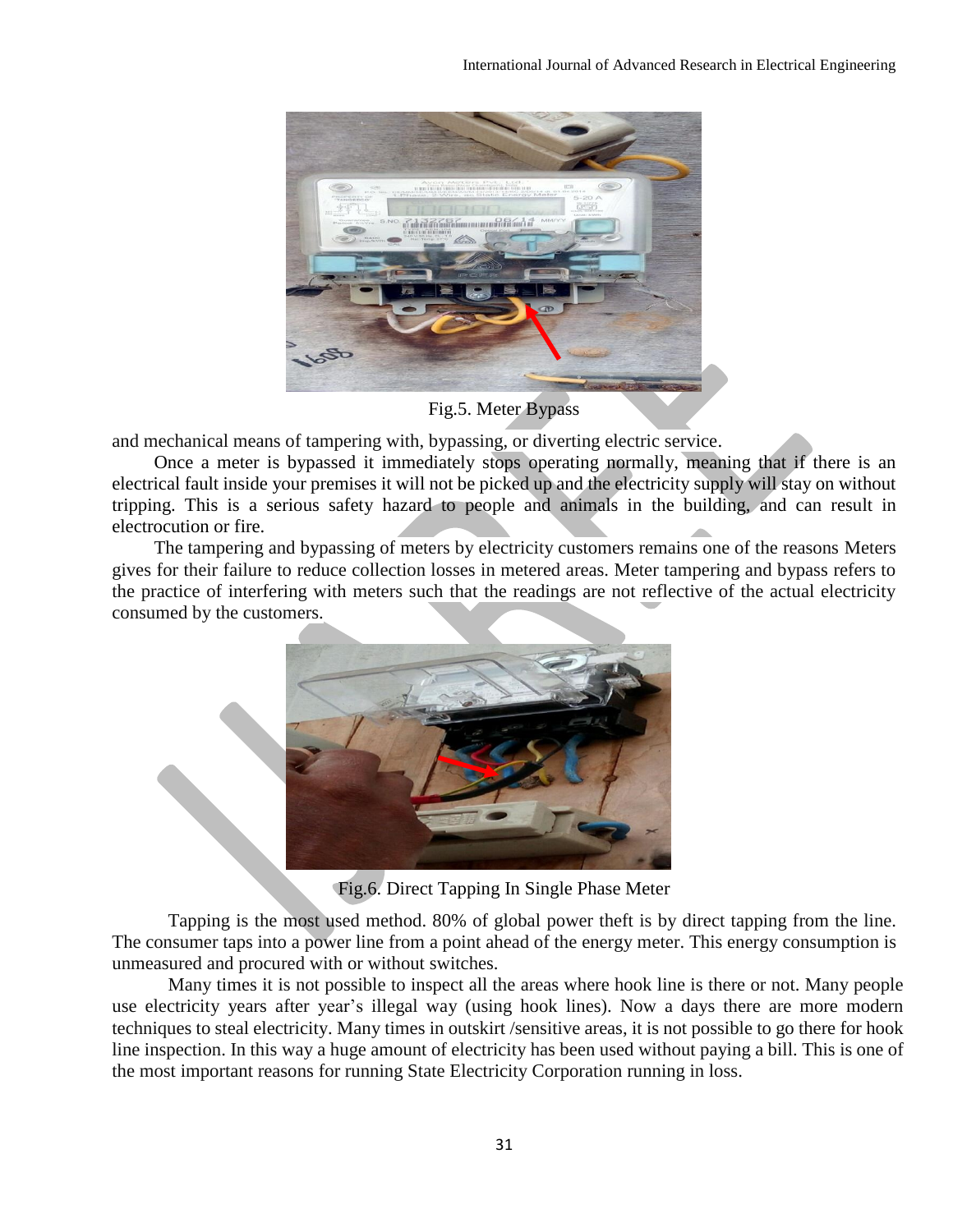

## Fig.7. Direct Tapping in Three Phase Meter

One way is, we can install a smart meter the transformer at the substation and on everything it connects to. Except for a few losses, it is simple matter to see when there is more electricity delivered to the substation than the sum of all the smart meters.

The consumer taps into a power line from a point ahead of the energy meter and energy consumption is unmeasured and procured with or without switches.

The images explain the three phase and single phase tapping of the EB meters. The above image (Fig.6) shows the tampering in Three phase. The bottom image (Fig.7) shows the tampering of Single phase EB meters. The tapping here is performed by directly connecting the power lines from main to the Loads to the home.



# **X. SIMULATION RESULT:**

Fig.8. Simulation Result

The images explain the three phase and single phase tapping of the EB meters. The above image (Fig.6) shows the tampering in Three phase. The bottom image (Fig.7) shows the tampering of Single